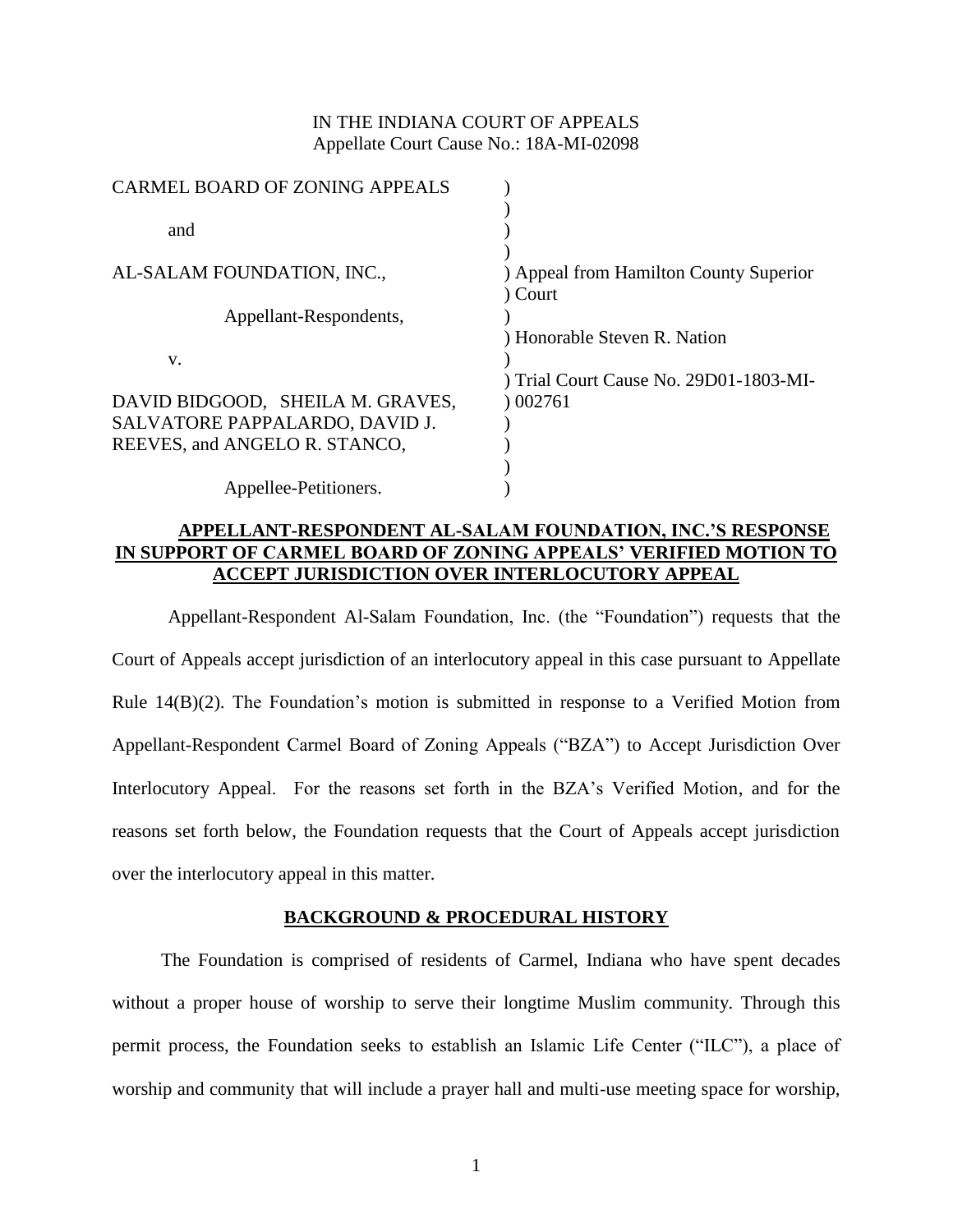youth groups, family gatherings, and interfaith projects. For years, the Foundation has tried to secure an appropriately zoned parcel of land to build the ILC. In late 2017, the Foundation finally purchased a parcel of land on  $141<sup>st</sup>$  Street and Shelborne Road in Carmel, Indiana.

In December 2017, the Foundation submitted its application for a Special Use Permit for the ILC to the BZA. On January 22, 2018, the BZA held a public hearing to address the Foundation's Special Use Permit. Due to the unprecedented turnout, the BZA continued the public hearing until February 26, 2018.

At the February hearing—which was attended by hundreds of people from Carmel and the surrounding areas—the BZA heard hours of public comment about the ILC and questioned the Foundation thoroughly about the Special Use Permit. At the hearing's conclusion, the BZA granted the Foundation's Special Use Permit.

On March 28, 2018, Appellee-Petitioners, David Bidgood, Sheila Graves, Salvatore Pappalardo, David Reeves, and Angelo Stanco ("Petitioners"), filed a Verified Petition for Writ of Certiorari, Judicial Review and Declaratory Judgment ("Petition") with the Superior Court. This Petition sought to overturn the BZA's grant of the Special Use Permit to the Foundation.

Petitioners, however, failed to comply with the requirements for initiating an appeal of a BZA decision under I.C. §§ 36-4-7-1600, *et seq.* ("the 1600 Series"). The Petitioners instead sought review under a petition for writ of certiorari, a method outmoded under the 1600 Series. Moreover, in violation of I.C. § 36-7-4-1613, Petitioners failed to file the original or certified copy of the Board Record—or seek an extension from the Superior Court to do so—within 30 days of filing their Petition. Moreover, although the Foundation, as owner of the land at issue and the applicant before the BZA, is a necessary party to any petition for review of a BZA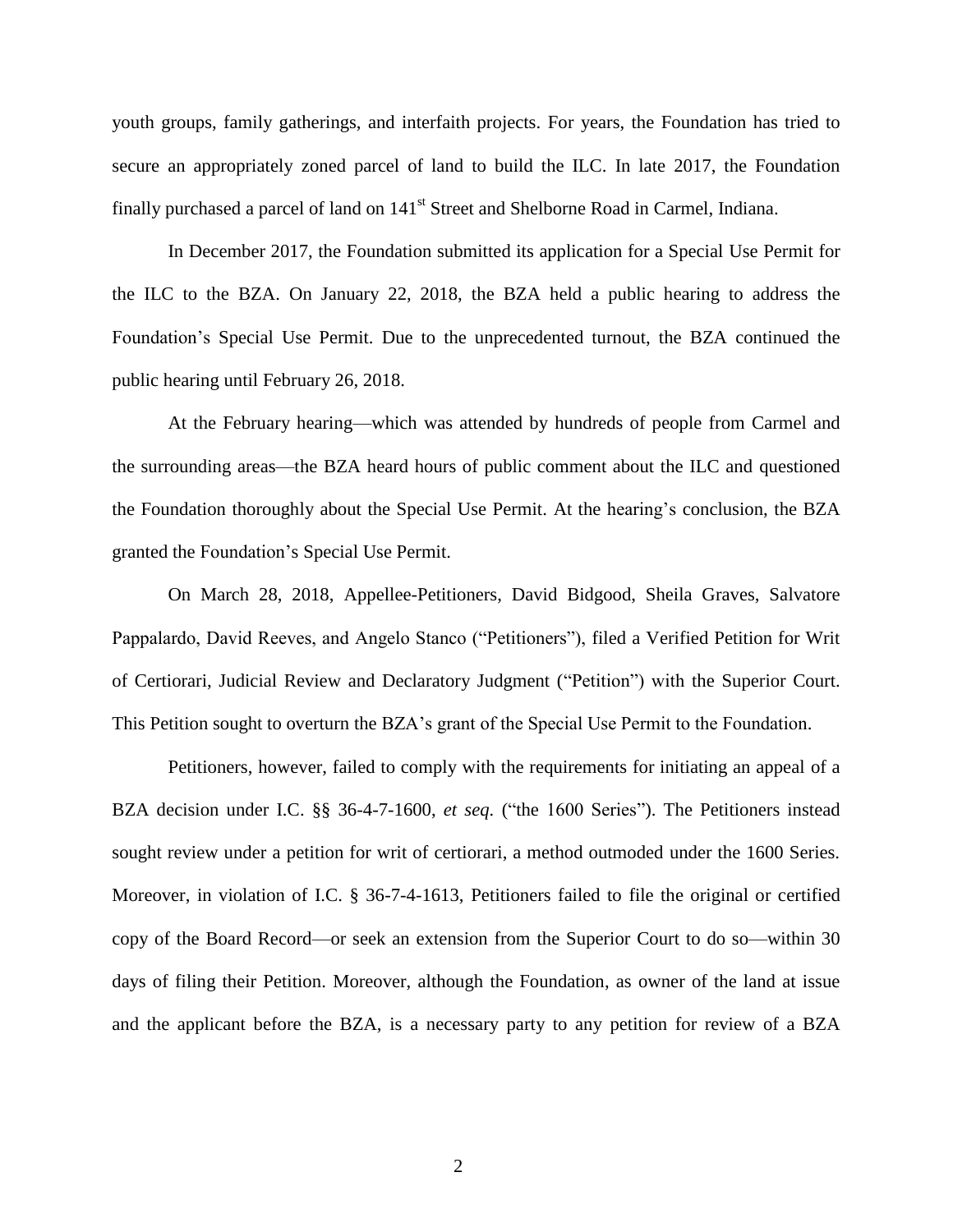decision, Petitioners, in contravention of I.C. § 36-7-4-1606(d)(1) and T.R. 24(A)(1), did not name the Foundation as a party to the Petition.

On April 4, 2018, the Superior Court, in response to the Petition for Writ of Certiorari, proceeded under an outdated method for BZA appeals by issuing an Order to Show Cause Why Writ of Certiorari Should Not Be Issued. *See* I.C. § 36-7-4-1006 (repealed 2011).

On May 23, 2018, the BZA filed a responsive pleading, which denied most of the Petition's allegations and raised, *inter alia*, the Petitioners' failure to file the original or certified copy of the Board Record—or seek an extension from the Superior Court for such filing—within 30 days of filing their Petition, in contravention of I.C. § 36-7-4-1613. The BZA requested that the Superior Court not issue a Writ of Certiorari and instead enter judgment in its favor.

On May 25, 2018, 58 days after they had originally submitted their Petition to the Superior Court—and long past the clear requirement under I.C. § 36-7-4-1613 to file the Board Record—the Petitioners moved for an extension of time to file the Board Record. On May 29, 2018, the Superior Court granted the Petitioners' motion, expanding their time to file the Board Record until June 20, 2018.

On June 1, 2018, the BZA filed a Motion to Reconsider the Order Granting an Extension of Time to File Record and Motion to Dismiss. The Petitioners filed their opposition on June 7, 2018. The Court heard argument on the Motion to Reconsider on June 11, 2018. Since the Foundation had not yet intervened in the case, it did not participate in the argument. On June 26, 2018, the Superior Court entered its June 26 Order denying BZA's Motion to Reconsider.

In response to the June 26 Order, the BZA filed a Motion to Certify Order for Interlocutory Appeal and Stay under A.R. 14(B) on July 16, 2018.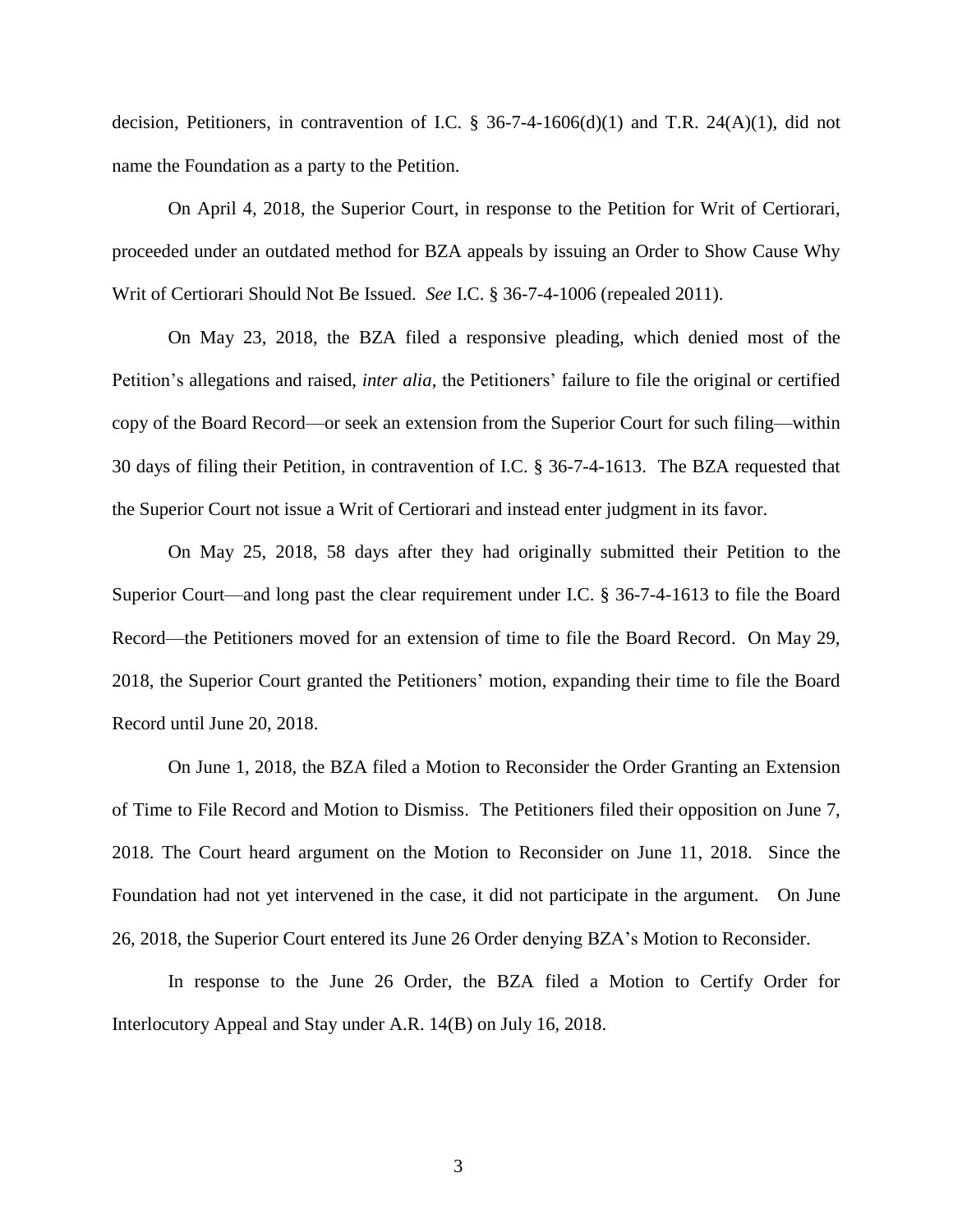The BZA sought interlocutory appeal on (1) whether the Petitioners' failure to follow the exclusive means for seeking judicial review of a zoning decision as set forth in the 1600 Series required the dismissal of their Petition challenging the BZA's zoning decision; (2) whether the Superior Court has the authority to grant an extension of the time for filing the Board Record under I.C. § 36-7-4-1613(a) after the 30 day period has expired; and (3) whether the Petitioners' failure to file the Board Record, or seek an extension of time, within the required 30-day time period required by I.C. § 36-7-4-1613(a) mandated dismissal of their attempt to seek judicial review of the BZA's zoning decision.

On July 18, 2018, the Foundation filed a Motion for Intervention, which was granted on July 19, 2018. On July 26, 2018, the Foundation filed a Motion to Join Respondent's Motion to Certify Order for Interlocutory Appeal in the Superior Court. On August 3, 2018, the Superior Court entered an order certifying the June 26 Order for interlocutory appeal and staying further proceedings pending appeal.

On August 30, 2018, the BZA filed a Verified Petition to Accept Jurisdiction Over Interlocutory Appeal with this Court.

#### **ARGUMENT**

This Court should accept interlocutory appeal here because (1) the Appellant-Respondents, and particularly the Foundation, will suffer substantial expense, damage, and injury if the June 26 Order is erroneous and the determination of error is withheld until after judgment; and (2) the resolution of the issues surrounding the June 26 Order involves a substantial question of law that should be determined before trial in order to promote a more orderly disposition of the case. *See* A. R. 14(B)(1)(c).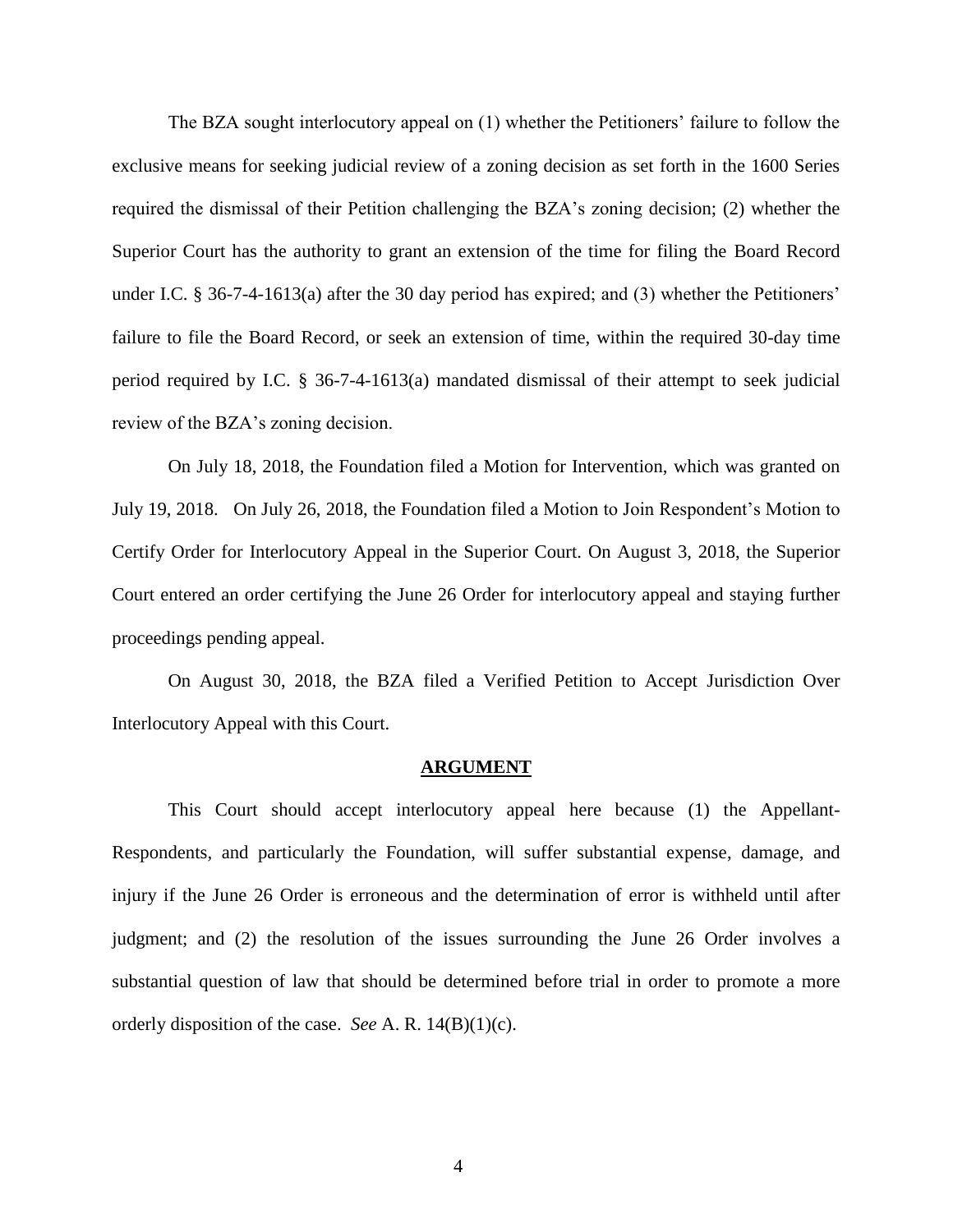## **A. The Foundation will suffer substantial expense, damage, and injury if this Court does not hear this interlocutory appeal.**

The Foundation's unique position as both a nonprofit and as owner of the land at issue means it will suffer substantial damage, injury, and expense if determination on the Superior Court's error is withheld until after judgment. Requiring the Foundation to continue to litigate the case without determination of this threshold matter will result in substantial expense to the Foundation and harm to Carmel's Muslim community, who donate to the Foundation out of their own pockets. Hard-earned money will be directed towards litigation, increasing hardship on the local Muslim community that is trying to financially support the construction of their house of worship, when this interlocutory appeal could quickly resolve the matter.

Continued litigation in the trial court also places the Foundation and its future on a fault line. Protracted litigation jeopardizes the value of the Foundation's land purchase. Despite the grant of the Special Use Permit, the Foundation has not begun breaking ground on the ILC because of this litigation. Moreover, the Special Use Permit requires that construction commence within three years of the grant. Early resolution of this matter via interlocutory appeal ensures that the Foundation can begin building the ILC and serving their community as soon as possible and that they will not lose their permit because of litigation delay and have to recommence the process or otherwise be unduly delayed. Early resolution via interlocutory appeal will also allow efficient disposition on the case in its entirety and allow the Foundation to begin developing the land and serving Carmel's Muslim community in earnest.

Allowing this proceeding to continue needlessly in the trial court impedes not only development and investment in the land but also fundraising and community-building efforts for the duration of any litigation. Early disposition of this case will reassure Carmel's Muslim community that they have a future to worship freely in their hometown, which in turn will help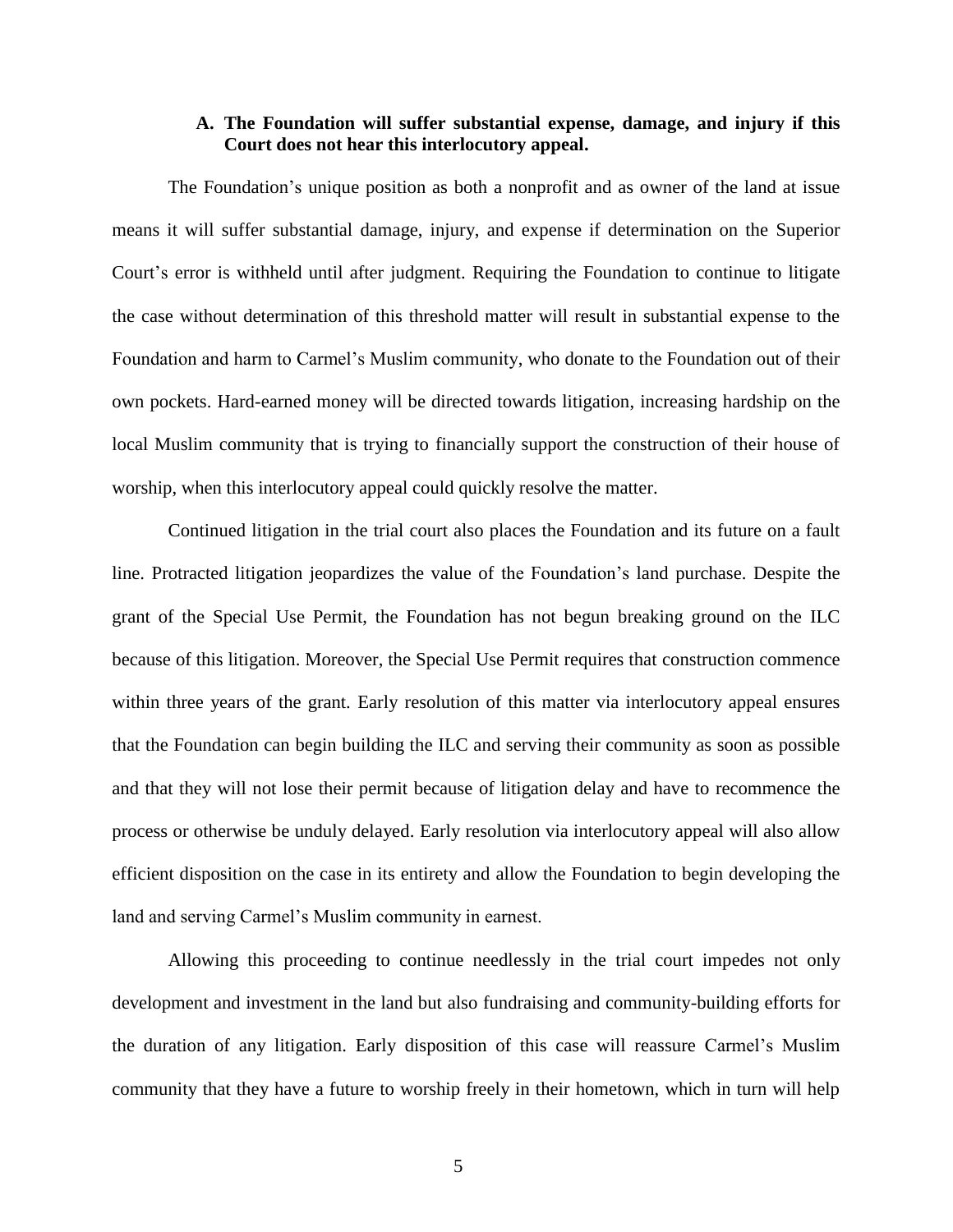the Foundation meet its fundraising goals to finance the ILC itself. In other words, an expeditious resolution of the threshold questions at issue in this interlocutory appeal will ensure that the Foundation's ability to develop the land for the use of the Muslim community is not unduly delayed—particularly when the issue on appeal is one involving a bright-line rule, as is the case here.

Furthermore, the persisting doubt about the ILC's future prevents Carmel's Muslim community from exercising their religion in the same manner enjoyed by Carmel's other faith communities. The makeshift rented space the Carmel Muslim community presently uses is far too small and otherwise unsuitable to properly serve them—which is why the Foundation began its process to purchase the land at issue to build the ILC. Given the inadequacy of the current space the Muslim community is using, the size and scope of any events the Muslim community can hold is necessarily limited and insufficient for their needs. Because of these constraints, the Muslim community has not been able to adequately offer prayer services or Sunday school facilities for Muslim children. Moreover, the holy month of Ramadan and the community's main religious holidays have already passed this year without a sufficient facility for worship. Delaying this litigation process further by not hearing this interlocutory appeal will only further constrain and prolong the community's ability to exercise their religious beliefs in the same manner enjoyed by Carmel's other faith communities.

Finally, should this Court not hear this interlocutory appeal, the Foundation will be required to incur substantial attorney's fees not only in the trial court litigation but through any attendant appeals process. As noted, these fees are funded by donations to the Foundation mainly from the local Muslim community—and consist of the same pool of money the Foundation depends upon to build the ILC itself. All parties stand to accrue steep costs due to the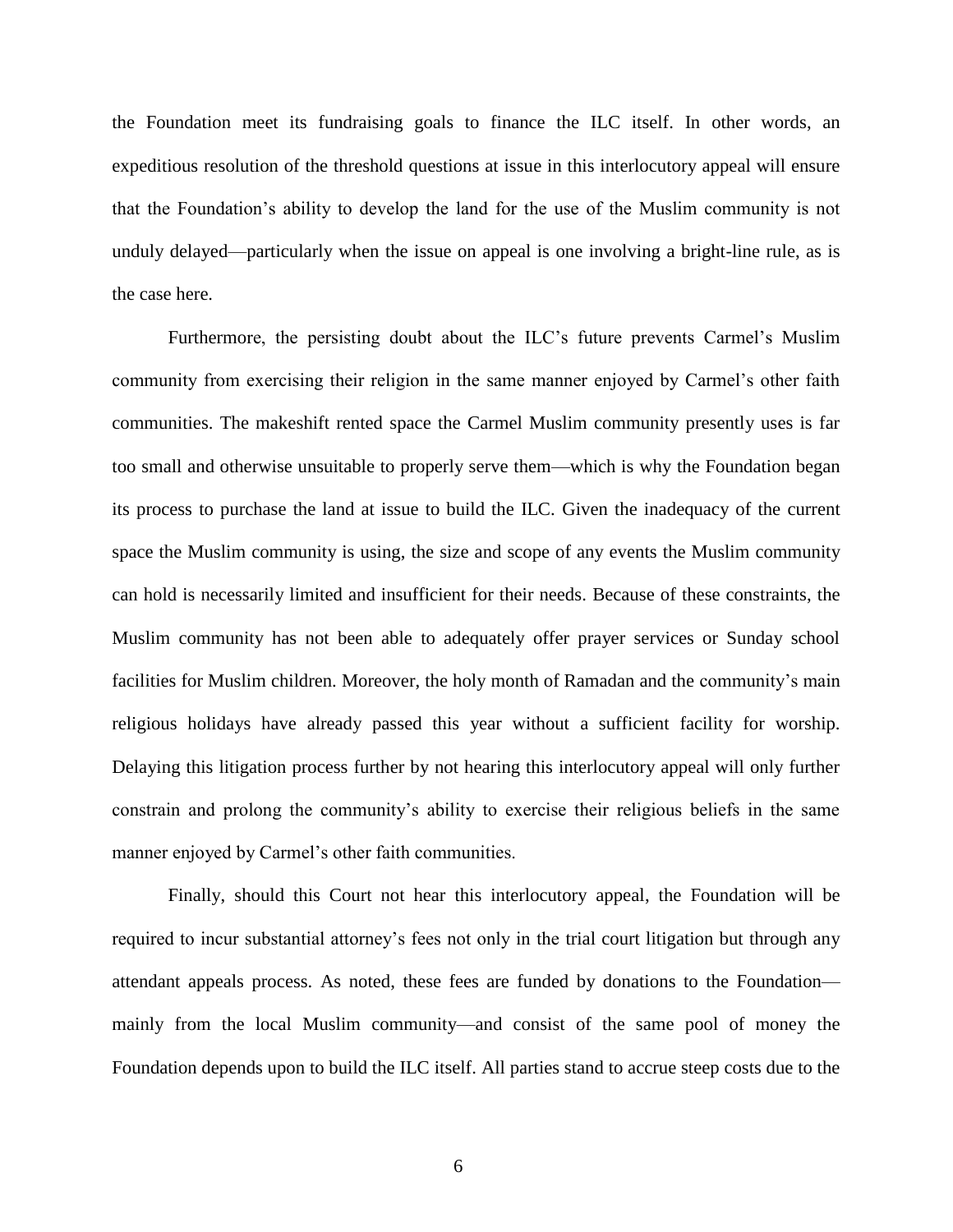extensive briefing required by the several thousand-page record and motion practice that will be involved as this proceeding moves forward. As a nonprofit, the Foundation is particularly vulnerable to the heavy costs incurred through such protracted litigation. These costs are only exacerbated when the litigation is unnecessary, as it is here, because Indiana courts have provided a "bright-line" rule requiring reversal of the Superior Court's decision. Thus, early resolution of this matter on interlocutory appeal ensures efficiency for all parties while causing the Petitioners no harm.

### **B. The interlocutory appeal involves a substantial question of law.**

As set forth in greater detail in the BZA's Verified Motion to Accept Jurisdiction over Interlocutory Appeal, this interlocutory appeal involves a substantial question of law. As a result, the Foundation joins the BZA's Verified Motion to Accept Jurisdiction over Interlocutory Appeal in full and in its response, only briefly adds to the argument on this issue.

First, accepting early appellate review on interlocutory issues that may dispose of the entire litigation, as is the case here, is routinely preferred by Indiana courts. *See, e.g., Board of Zoning Appeals of Porter Cnty. v. Lake Cnty. Trust Co.*, 783 N.E.2d 382 (Ind. Ct. App. 2003).

Second, the 1600 Series is unambiguously the exclusive means to challenge zoning decisions and all other methods, including certiorari, are outmoded and deficient. This Court has previously heard interlocutory appeals on substantially similar postures and ruled favorably for parties in the Appellant-Respondents position. *See, e.g., Town of Pittsboro Advisory Plan Com'n v. Ark Park, LLC*, 26 N.E.3d 110, 112 (Ind. Ct. App. 2015).

Third, the Superior Court erred when it did not grant the BZA's Motion to Dismiss on the Petitioners' failure to comply with the requirements of the 1600 Series. Indiana courts have uniformly held that dismissal of a petition to seek judicial review is the only remedy for a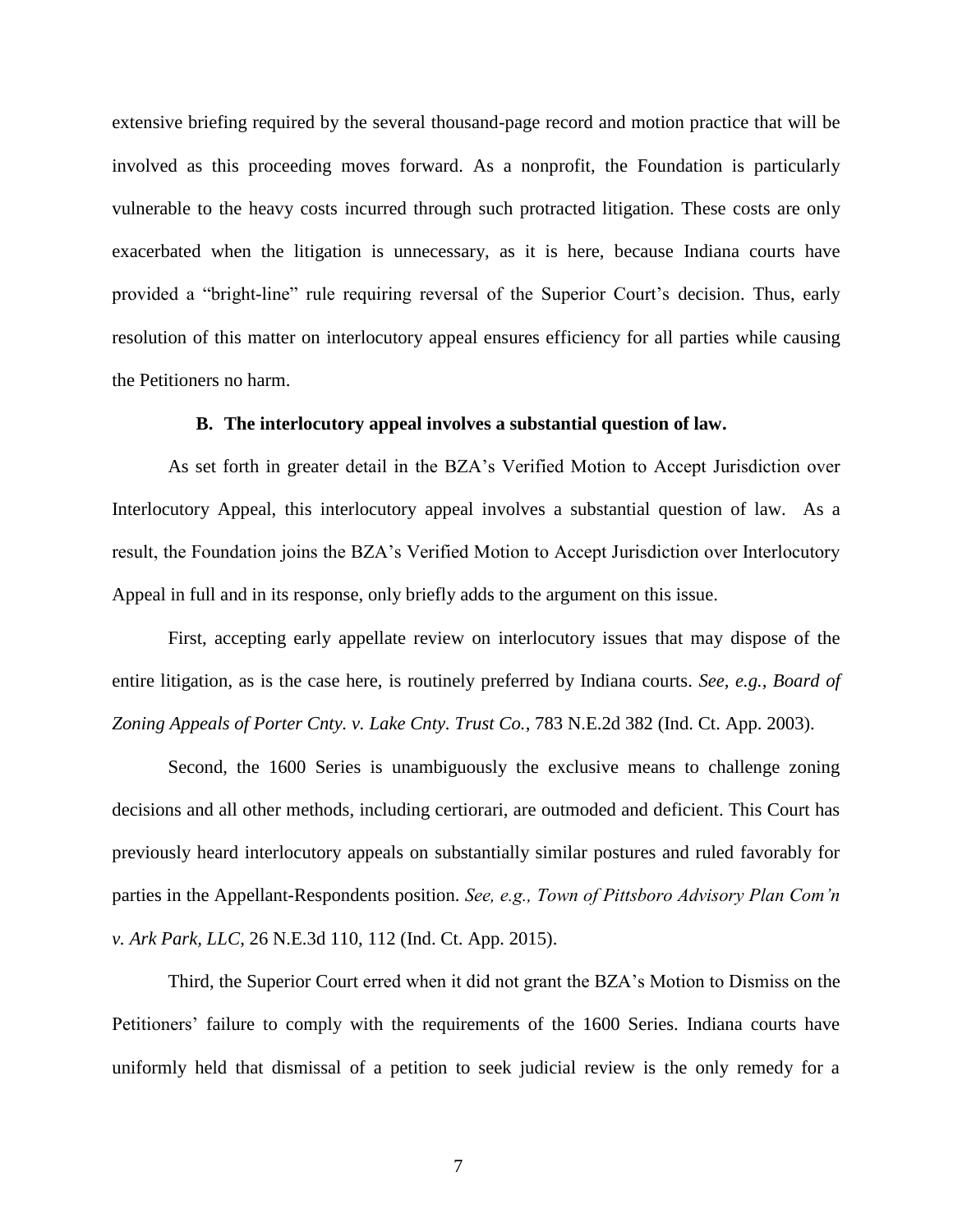petitioner's failure to timely file a zoning record or timely seek an extension of time to do so under I.C. § 36-7-4-1613. Indiana courts have construed meeting these deadlines as a "bright line rule." *See, e.g., Allen Cnty. Plan Comm'n v. Olde Canal Place Ass'n*, 61 N.E.3d 1266, 1270 (Ind. Ct. App. 2016). Accordingly, the Petitioners' failure to abide by the bright line rule of the 1600 Series renders them ineligible to seek judicial review.

Finally, the Petitioners violated I.C.  $\S$  36-7-4-1606(d)(1) by failing to make the Foundation a party to the judicial review proceeding. As the sole applicant before the zoning board, the Foundation was a necessary party to any judicial review proceeding under I.C. § 36-7-  $4\n-1606(d)(1)$  and T.R.  $24(A)(1)$ . As a result, the Petitioners' filing was deficient on this count as well. Thus, for these and all the reasons raised in the BZA's Verified Motion to Accept Jurisdiction over Interlocutory Appeal, accepting jurisdiction in this case allows this Court to resolve a substantial question of law in this case at an early juncture.

#### **CONCLUSION**

For the foregoing reasons and for the reasons stated in the BZA's Verified Motion to Accept Jurisdiction over Interlocutory Appeal, the Foundation respectfully requests in its response that this Court accept jurisdiction over its appeal of the trial court's Order dated June 26, 2018.

Respectfully submitted,

### BECKMAN LAWSON, LLP

*/s/ Brian C. Heck* Patrick R. Hess, 19395-02 phess@beckmanlawson.com Brian C. Heck, #33289-02 [cpgattorney@beckmanlawson.com](mailto:cpgattorney@beckmanlawson.com) BECKMAN LAWSON, LLP 201 West Wayne Street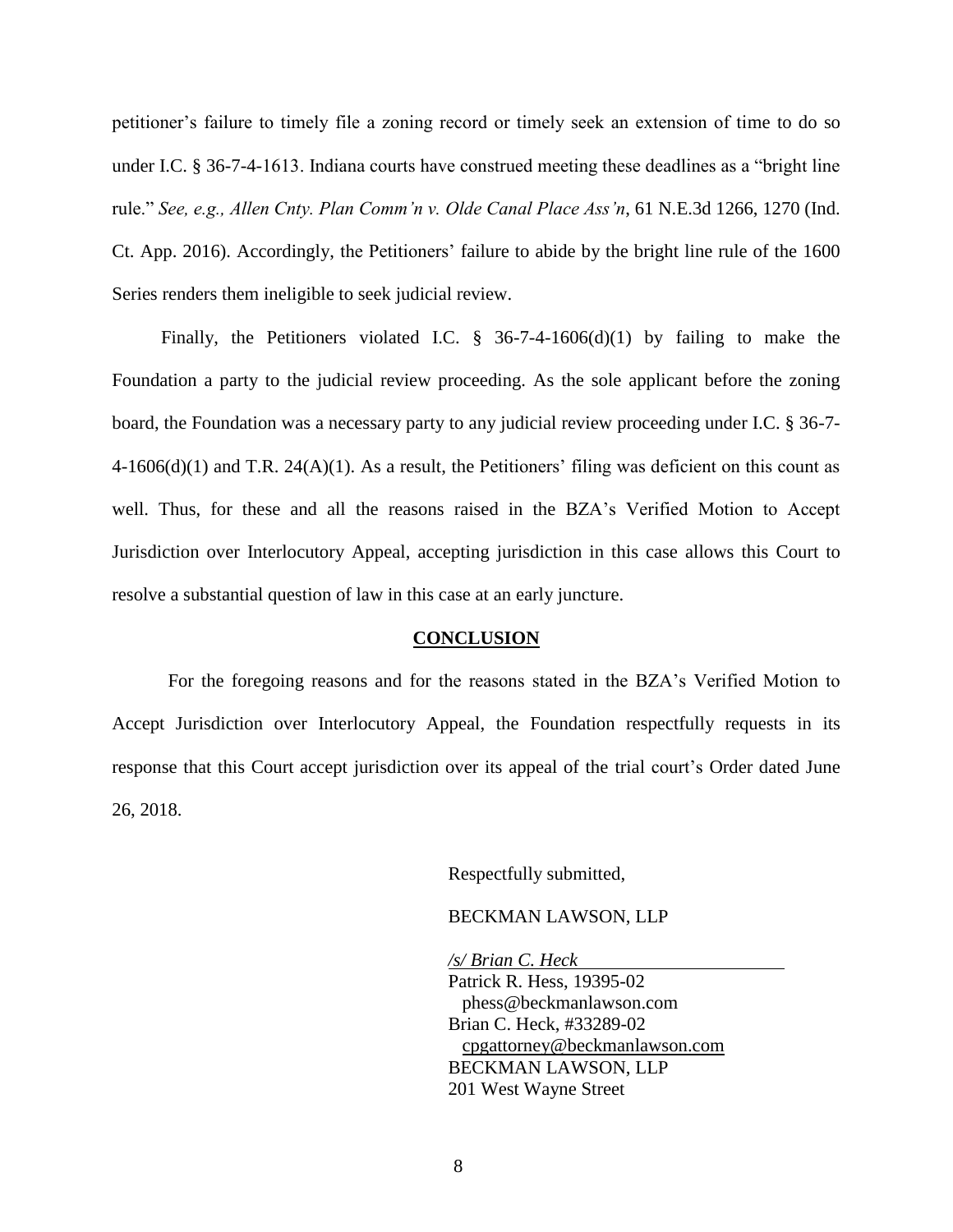Fort Wayne, Indiana 46802 Telephone: (260) 422-0800 Facsimile: (260) 420-1013

MUSLIM ADVOCATES Johnathan J. Smith (*pro hac* pending) Juvaria S. Khan (*pro hac* pending) Nimra H. Azmi (*pro hac* pending) P.O. Box 34440 Washington, D.C. 20043

*Attorneys for Appellant-Respondent Al-Salam Foundation*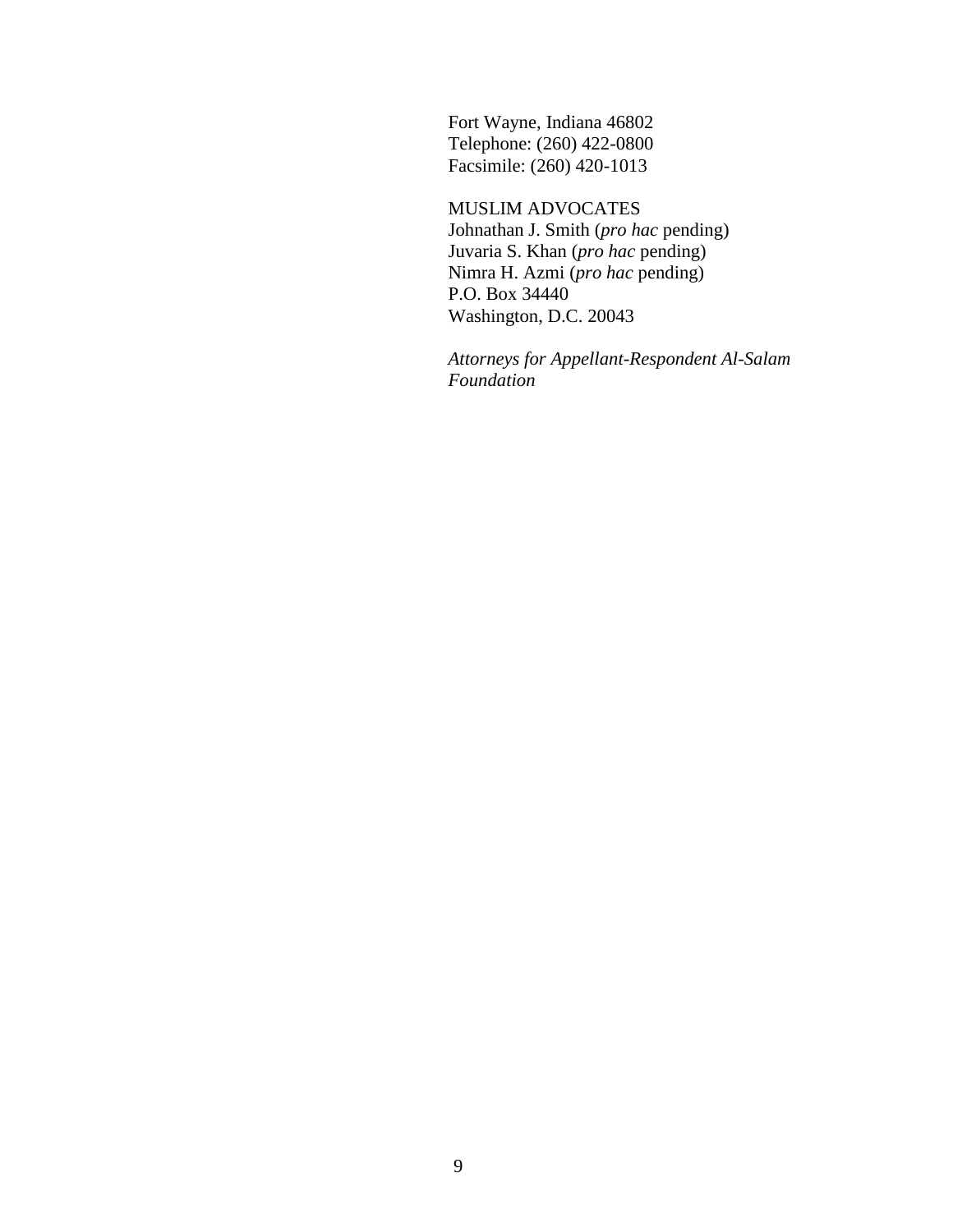# **WORD COUNT CERTIFICATION**

I verify that the Al-Salam Foundation, Inc.'s Response in Support of Carmel Board of Zoning Appeals' Verified Motion to Accept Jurisdiction over Interlocutory Appeal contains no more than 4,200 words. Pursuant to the word count feature of Word, I verify that this Motion contains 2,662 words.

Respectfully submitted,

BECKMAN LAWSON, LLP

*/s/ Brian C. Heck* Brian C. Heck, #33289-02 [cpgattorney@beckmanlawson.com](mailto:cpgattorney@beckmanlawson.com) BECKMAN LAWSON, LLP 201 West Wayne Street Fort Wayne, Indiana 46802 Telephone: (260) 422-0800 Facsimile: (260) 420-1013